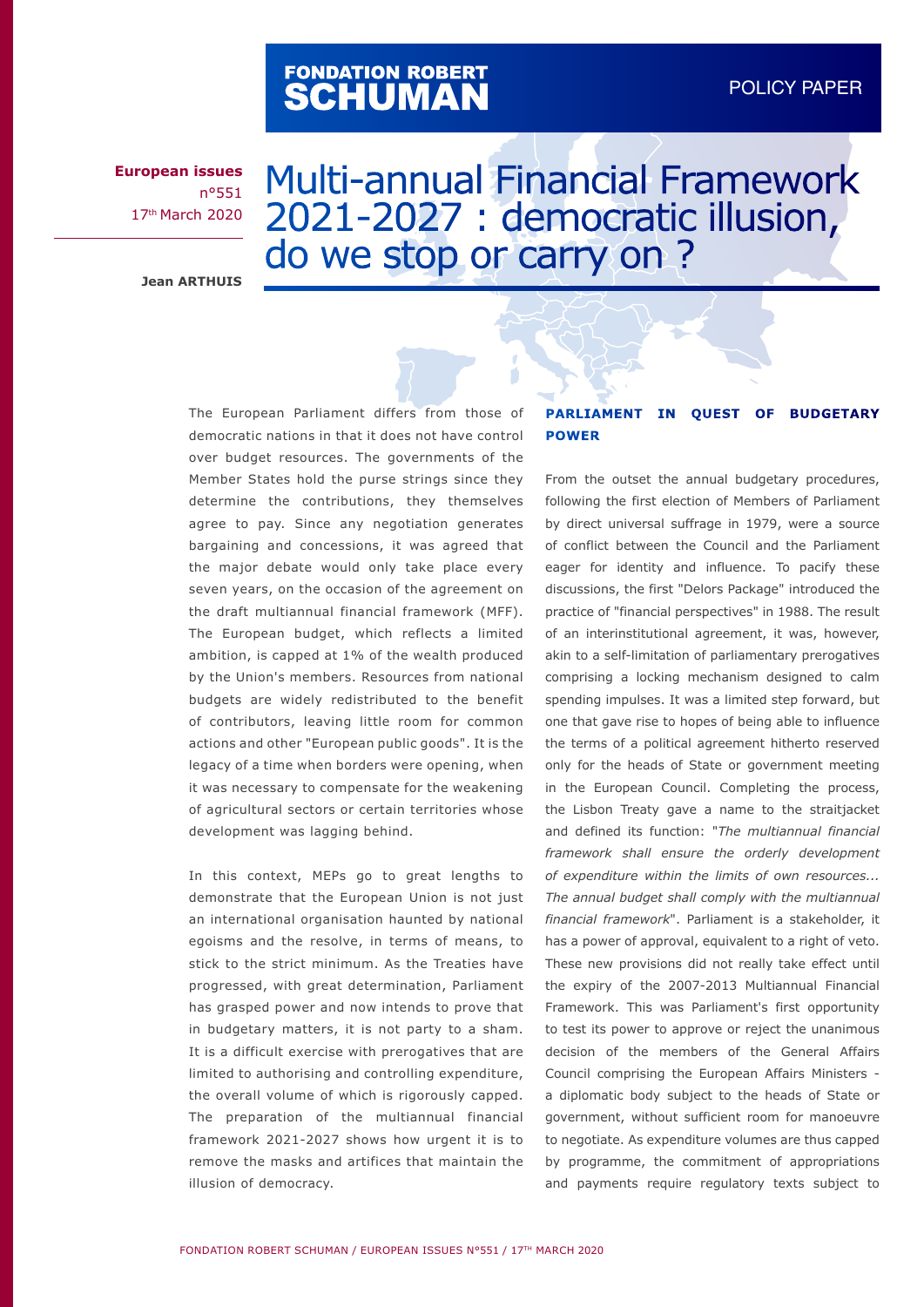co-decision. At this stage, MEPs can exercise their right of amendment, whilst at the same time fearing that unanimous agreement on volumes may be made conditional on the fulfilment of certain requirements by one or more countries, all of which might encroach on the legislative field.

At the end of 2013, under the Irish Presidency, the draft 2014-2020 multiannual financial framework had to comply with the demands made by the then British Prime Minister, David Cameron, and strictly limit its volume to 1% of the GDP of the States of the Union. Budgets Committee Chair Alain Lamassoure (EPP, FR) and his colleagues at the time, as well as Parliament's President Martin Schulz (S&D, DE), who made it a personal matter, did not spare any effort in front of the Council. In the final phase, the axe fell: a tight budget, with meagre margins of flexibility achieved (only just) by Parliament, which deprived the Union of any significant means in the event of unforeseen circumstances or crisis situations. As a consolation, to save Parliament's honour and to salute its stubbornness, it was agreed that this multiannual financial framework would be subject to a mid-term review and furthermore that a group of "high-level personalities" would work on the development of new own resources - the classic way of concluding a negotiation whose outcome remains in the hand of the payer.

Before the mid-term review, the need for flexibility and its limits quickly became apparent and were quickly exhausted with the wish to revive investment (Juncker plan) and the crisis triggered by the mass migrations of 2015. This was when the promised review came. Parliament had every argument in its possession to underscore that the multiannual financial framework was not commensurate to the events. It pointed out that rigidity leads to unhealthy circumventions. As a matter of necessity, dedicated funds and other financial instruments had multiplied, creating a veritable "galaxy" around the EU budget. The principle of budgetary unity was thus being blithely trampled underfoot. Outdated, often improvised policies were being used to the detriment of the clarity owed to Europe's citizens. The Council was so reserved that it opened a semantic debate in the preamble: "revision" or "review"?

Beyond the rhetoric of circumstance and the "elements of language", the Council imposed its law. Loosening the purse-strings was out of the question. For lack of budgetary resources, Europe was powerless in the face of the crises. It was a sad realization for Jean-Claude Juncker, who had proclaimed himself "*President of the last-chance Commission*" on his inauguration. In the Parliament, under the influence of the EPP and S&D duopoly, which had held a majority since 1979, it was necessary to reach an agreement, in the final phase of the negotiations, to align with the Council's position.

As for the Own Resources Group, comprising representatives of the Council, Parliament and the Commission and chaired by Mario Monti, it published its report of findings and proposals in December 2016. Wisely, it criticized the illegibility of the Union's budget, stressed the need to establish a link between the actions undertaken and the resources that finance them, and warned against the idea that new own resources might mechanically increase the financial resources. The requirement of fiscal neutrality was a useful reminder. Own resources aim to reduce the Member States' contributions and lighten their supervision. The tyranny of "fair return" (how much I pay, how much I receive) had to be brought to an end.

# **MULTI-ANNUAL FINANCIAL FRAMEWORK 2021-2027, WHICH BUDGET FOR WHICH EUROPE?**

The adoption of the multiannual financial framework 2021-2027 has just entered its final phase. This is the culmination of a hitherto very unequal balance of power. It is the result of a long process of tension initiated at the beginning of the previous term of office. Spurred on by the disappointments of 2013 and the brutal and arbitrary adoption of the 2014-2020 multiannual financial framework, the Parliament that took office in July 2014 intended to loosen the noose and avoid any traps. To put pressure on the Council and the Commission, it expressed its own vision as early as it could. In 2014, the Budgets Committee (BUDG) appointed two "MFF" and two "own resources" rapporteurs. The other sectoral committees were involved in the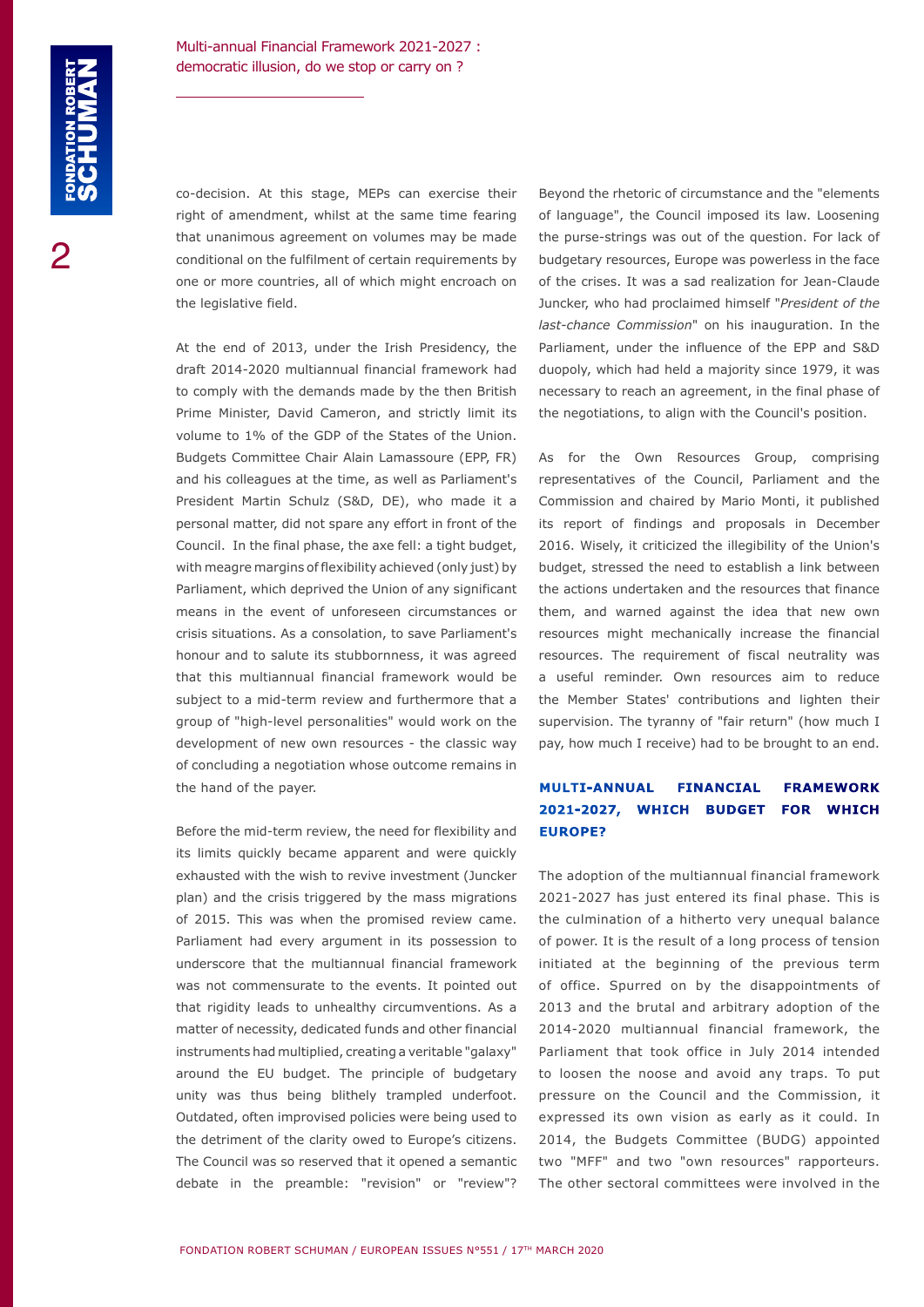drafting of a credible budget commensurate with the challenges of the future.

The mechanism in place was supposed to help Parliament challenge the other two players, the Commission and the Council, which differ in their level of motivation. The former, whose role is central, was initially due to publish its proposals in the autumn of 2017. The deadline was postponed to the following spring due to the uncertainties caused by Brexit regarding the budget. The Treaty tasks the Commission to provide the European Union with "the necessary means to attain its objectives and carry out its policies". A vital and anticipatory responsibility since the budget and programmes are closed for seven years.

At that time, Jean-Claude Juncker and Budget Commissioner Günther Oettinger warned and stressed that above all this meant defining "the Europe we want". As a result, they circulated and debated the White Paper and reflection paper, with supporting scenarios (the most ambitious of which raised the bar to 1.2% of GDP). In the autumn, the College of Commissioners took the liberty of designing a budget of between 1.1 and 1.2% of GDP, following up on a bold promise made by President Juncker in his "State of the Union" speech.

Building on this momentum, the Commission delivered an assertive, proactive communication to the Informal Summit of Political Leaders. A determined Parliament and a diligent Commission were on the move. This activism left the Council indifferent, reluctant to make known a position that would only be decided at the last moment. Surprising procrastination. In an unstable and increasingly unpredictable globalised world, however, we need to set the means and forge the instruments of action for a long period of time. Year by year, the ceilings are set by category of expenditure and by programme. The challenges and the stakes are high, nothing can be done about it, it is impossible to grasp the vision, the project, the Council's design. The scenario that is emerging is like déjà vu. How can we escape this?

In the absence of a political debate on the future and the Union's priorities, the preparatory work continued and intensified. The Commission soon collapsed into the "Brexit gap", forgetting its audacity, and suddenly started to make cautious adjustments. True to form, the protagonists instantly turned to technical considerations, legal bases, procedures and technocracy, without taking the time to go through the political box and try to answer the question "which budget for which Europe?" Pressed by the Commission, Günther Oettinger struggled in the hope of concluding the Multiannual Financial Framework before the European elections in May 2019. Hence the abdication of all ambition for a rapid solution acceptable to the Council.

Hope surprisingly shared by the now feverish Parliament, as if the outgoing majority feared the options of a new majority. Nevertheless, good reasons were given. The late vote on the 2014-2020 Multiannual Financial Framework led to harmful consequences. Operators were unable to take ownership of the new programmes immediately, delaying the implementation of anticipated projects. This was a paradoxical situation at a time when Europe was suffering from an investment deficit. Moreover, if the Multiannual Financial Framework and the programmes needed to implement it were not completed before the elections, the new MEPs would need time to take position. And the agreement, as in 2013, was only concluded on the eve of the launch of the new framework, producing the same damaging delays and inertia. What had been feared now became a reality. The sinkhole was in place to rule out any alternative to the will of the Council. However, the day after its renewal, would Parliament not be entitled to ask for an extension of the deadline?

While the Commission was still being put together, the previous Parliament took the lead and made its expectations known by voting on a resolution on 10 October 2017. It broke the 1% GDP ceiling. With 1.3%, the cohesion and CAP packages would remain in place and the appropriations allocated to research, social cohesion, climate and the environment would be increased. Erasmus+ could be tripled. Brexit was taken into account, forecasting an annual loss of around €12 billion. Correlatively, the end of the "British cheque" negotiated at the time by Margaret Thatcher was to go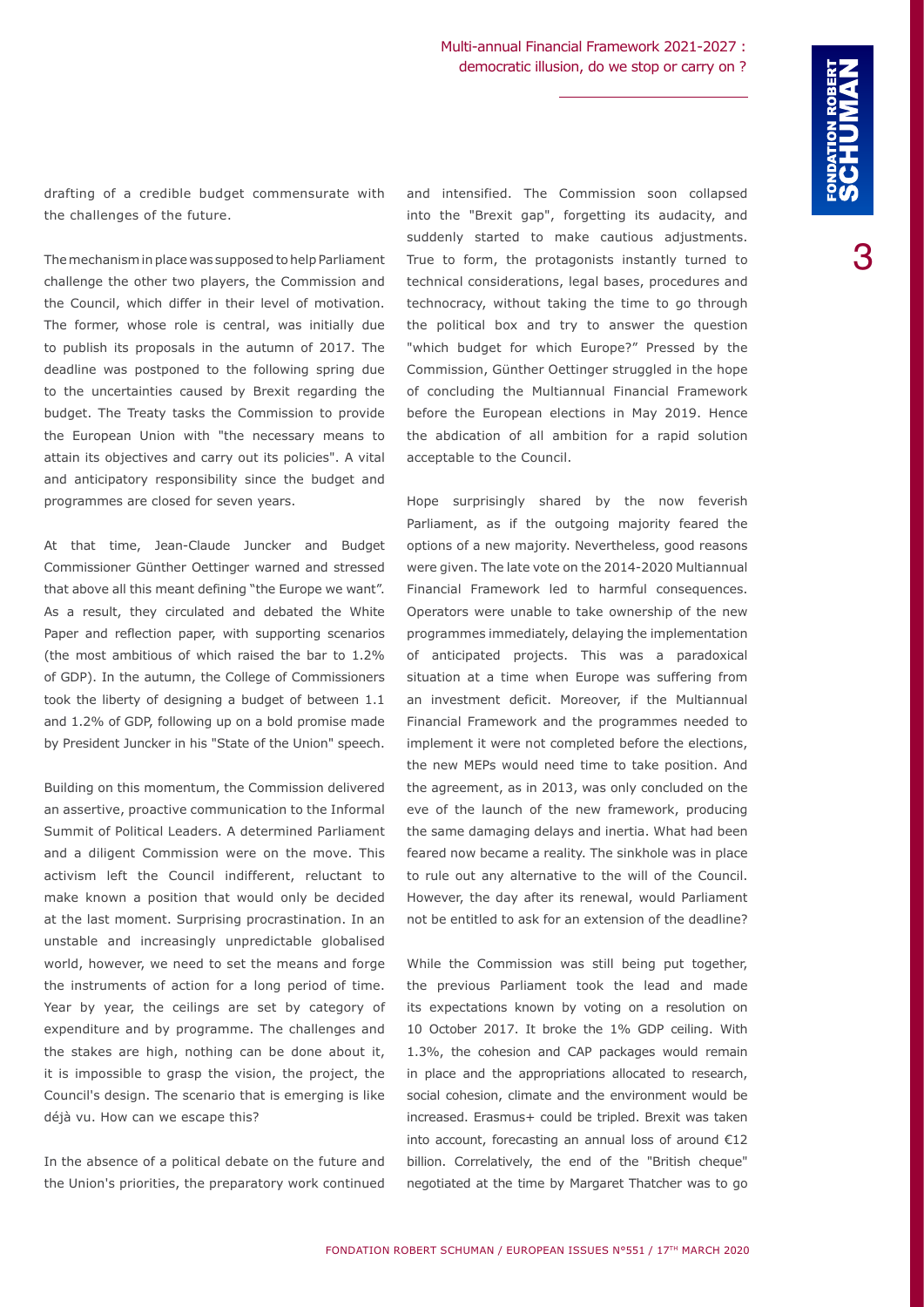hand in hand with the disappearance of the discounts granted to certain countries (Germany, Austria, Denmark, Netherlands) according to a now outdated model.

Time was short. The strategic moment finally arrived. The Commission's proposals for the Multiannual Financial Framework 2021-2027 were published on 2 May 2018, followed in the weeks after that by the legislative proposals for programmes. The overall volume rose to 1.11% of GDP by way of a clever twist in presentation. Aggregation within the Multiannual Financial Framework of the European Development Fund, jealously guarded by its managers, improved the optical percentage by  $+0.03$ . Parliament was quick to denounce this flattering guise. Disappointed by the blows inflicted on the CAP and cohesion, it returned to the fray with an interim report adopted in November 2018. For the first time in the budgetary process, Parliament specified its objectives and figures, programme by programme. In addition to the appropriations thus detailed, it described the new own resources to be collected (revenue from CO2 emission rights, carbon tax on imports, tax on profits of commercial companies). Obviously, these resources would be raised and collected by the States whose fiscal sovereignty would be respected. To achieve this, national legislation would have to transcribe the necessary provisions. The revenue collected would be returned to the Union, as in the case of customs duties levied on imports from third countries. Reason had to be nourished with a touch of utopia in order to take the European cause forward. Parliament played its role. It judiciously called for the sanctuary of fiscal sovereignty.

In the meantime, the December European Council ruled out any agreement before autumn 2019, under the Finnish Presidency. Those who supported the vote prior to the elections were unhappy about this. For a while the postponement of the vote until after the elections gave Commissioner Oettinger the opportunity to hope that he could still reach an agreement before the end of his own term of office on 1 November. More was needed to discourage Members of Parliament. In the months leading up to the election, the maximum was done to get the Council to listen. Under the authority of the President of the Assembly, a progress monitoring group brought together the Chair, rapporteurs and coordinators of the Committee on Budgets (BUDG). Its composition guaranteed political plurality. This ad hoc body delegated the Chairman of the Committee and the rapporteurs the task of meeting with the Presidency of the General Affairs Council on the eve and at the end of each of its monthly meetings to assess the progress expected and achieved. In so doing, every attempt was made to penetrate the famous "negotiating boxes" which divide the Council's negotiations into subgroups.

Parliament's negotiators did not intend to stand idly by and reacted immediately to each new "negotiating box" with an explicit version of their positions and objections. In real time, they informed the Council of the Members' red lines – lines agreed between the Budgets Committee and the sectoral committees. These included elements of the exclusive competence of the Council, the MFF, and others subject to legislative co-decision, the programmes. The aim being to prevent Parliament, one fine morning, from discovering an overall agreement whose terms had ceased to be negotiable. These meetings did not dispel the perplexity of the parliamentarians, so much so that their interlocutors, sometimes the minister, often the ambassador, engaged in an exercise of exquisite courtesy devoid of political content and convictions.

In order to follow through on their determination, the chairman and rapporteurs of the Budgets Committee agreed, on the invitation of the Romanian Presidency, to visit Bucharest on 12 March 2019. Parliament's positions were emphatically reiterated once again in front of diplomats representing Member States, some ministers, ambassadors and senior officials, a sign of the relative political interest of the meeting. Echoing this, MEPs listened to general disconcertingly conformist, banal reactions and comments. There was a strange impression of witnessing an exchange between club members about the setting of the next subscription fees. Nothing new, obviously the heads of State and Government had not yet entered into the discussion. It had to be concluded that there was urgent need to wait until officials, budget experts and diplomats had agreed to reconcile the views of the "net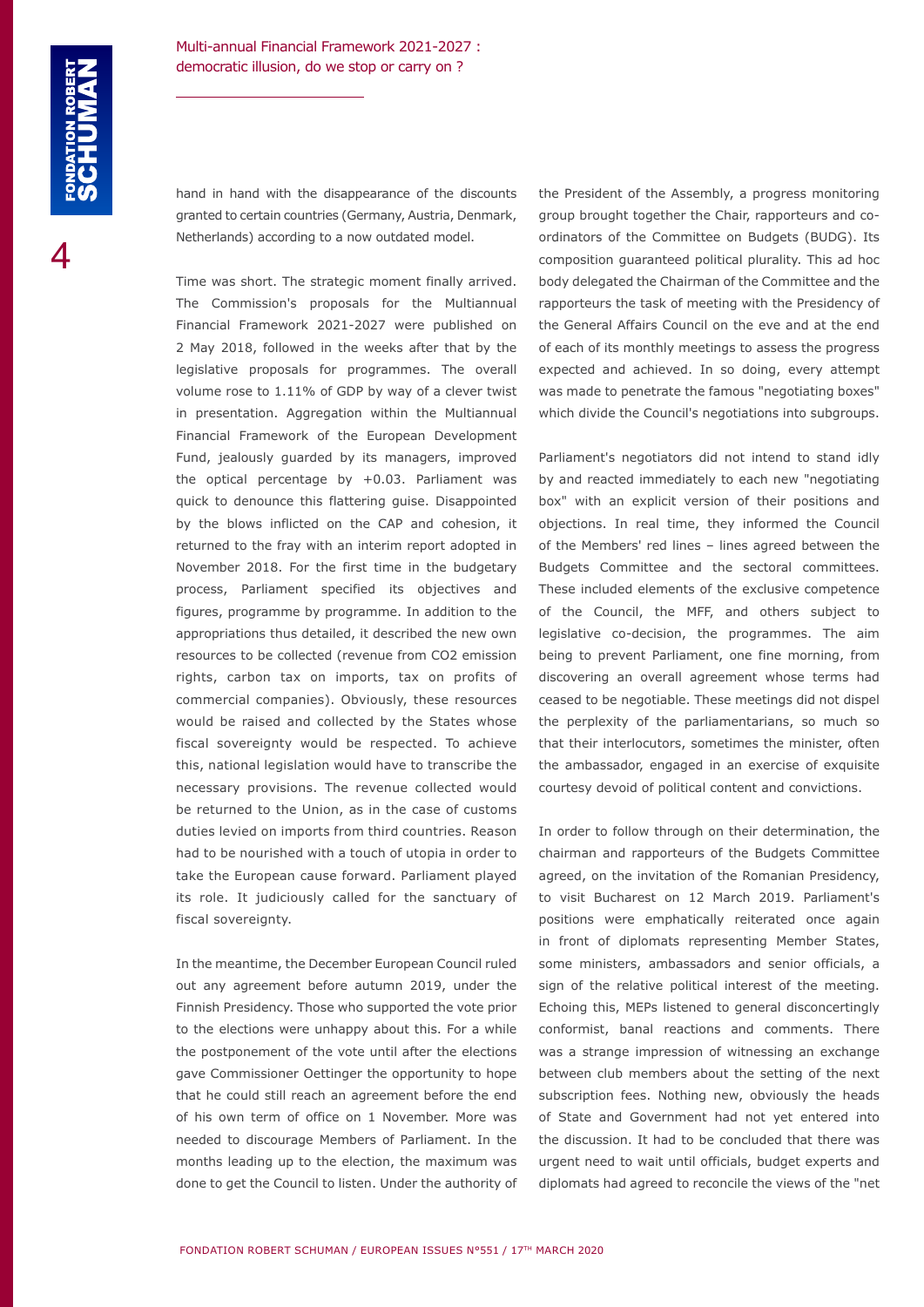contributors" (those countries that pay more than they receive, i.e. nine countries together with the United Kingdom) with those of the "friends of cohesion" (those that pocket more than they receive). Let us bear in mind that the Union's budget is first and foremost a redistribution of more than two thirds of the appropriations, and that the States have jointly agreed to do only the bare minimum.

### **THE "CONTINGENCY PLAN", PARLIAMENT'S WEAPON**

Resolutely offensive in methodological terms, Parliament did not manage to venture off the beaten track as far as the content of its proposal was concerned. No innovative vision, no courageous arbitration, no hierarchy of priorities. In short, it all came down to "more money". As for the new own resources, they revealed the unrealistic aspect of the system. Under these conditions, it was difficult to influence the Commission's proposals, which formed the basis and framework for decisive negotiations. In Parliament, it felt like a cold shower in that the overall volume only marginally broke the ceiling of 1% of GDP. Moreover, opening up new actions in the fields of defence, migration control, research and artificial intelligence, support for the euro zone, climate, it was necessary to reduce the allocations reserved for the two "sacred cows" that are the CAP and the cohesion policy (regional development fund, European social fund).

Inevitably, after pointing to the sleight of hand used in the presentation, then came the comparison of appropriations from one framework to another. A battle of complicated figures, constant euros or current euros, a new budget structure, seven headings instead of five, thirty-seven programmes instead of fifty-two. The programmes were grouped into fourteen "Clusters" by type of action (see annexed tables). Each heading included one or more clusters. Thus, for example, the heading "Natural resources and environment" included two clusters: "Agriculture and fisheries" and "Environment and climate action". These innovations in the presentation matched Parliament's wishes. They constituted an undeniable improvement in terms of legibility. Redistribution via the CAP and cohesion policy increased from nearly 70% to 65%. Two new headings were added: "Migration and border management" and "Security and defence". Another innovation was the conditionality of aid paid to States under the cohesion policy. It aimed to prevent the transgression of the values and rules of the rule of law. In other words, any failure to comply with the provisions of the Charter of values of the Union would suspend the granting of European subsidies. Certainly, a judicious novelty, but whose divisive nature was understood by all on the eve of a unanimous decision.

As we approached the conclusion, margins shrank. The Finnish Presidency, in the autumn of 2019, a year and a half after the Commission's proposal, finally brought the Council out of its inertia. In doing so, it reduced the ceiling to 1.07% of GDP, making a linear cut across all the headings proposed by the Commission. Only the CAP and cohesion, which the Commission had already seriously considered, escaped this. Its priorities were to allocate more resources to the new programmes and actions, to rebalance the sums dedicated to agriculture and rural development in relation to cohesion and, following the leitmotiv of every Council, to reduce administrative expenditure. Apparently resigned, the Commission approved the improvements relating to cross-cutting issues such as the conditionality linked to respect for the rule of law, climate protection, external convergence and the added value of expenditure. On the other hand, it criticised the cuts in some programmes and regretted the lack of ambition on flexibility instruments and new programme regulations.

A more than reserved tone on the part of the Permanent Representatives of the various Member States, Ambassadors and senior national officials. The net contributors considered the volume too high and called for the latter to be maintained at 1% of GDP, while the Friends of Cohesion considered it too low. Fairly favourable reception for the clear and firm position in support of conditionality compliance with the rule of law and approval of the abolition of rebates except for those countries that benefit from them. All of this acrimonious criticism augured well for a disastrous European Council in February.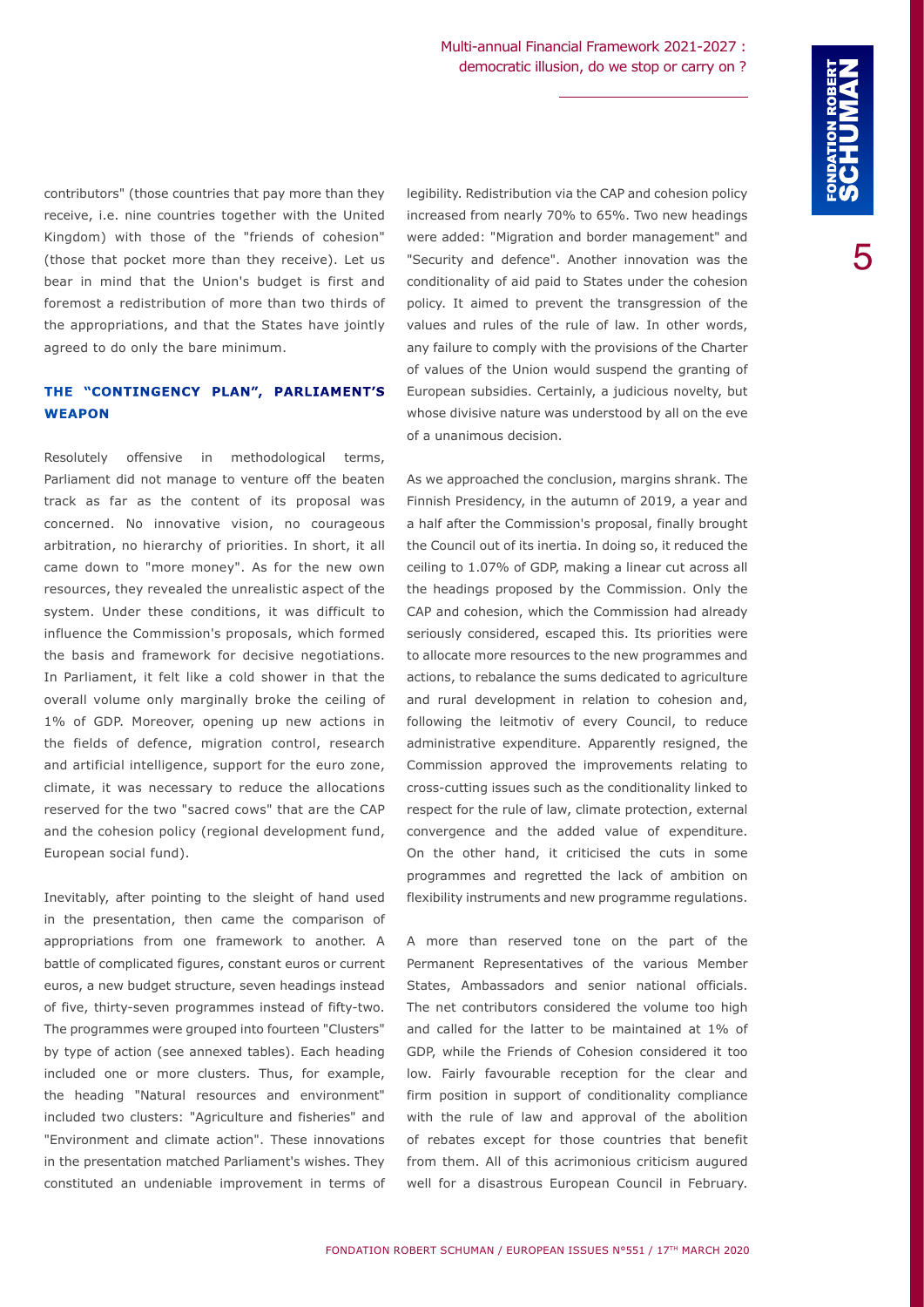In December, the Conference of Presidents of the political groups in Parliament decided to "suspend negotiations on sectoral programmes" on the grounds that it was no longer possible to talk seriously about the objectives of the programmes as the envelopes were under threat.

The proposals made by the new President of the European Council, Charles Michel, were awaited with high expectations bolstered by the election of Ursula von der Leyen as President of the Commission. Their agenda was in tune: Green deal, digital economy, geopolitical Europe. Not forgetting the specific commitments recently made before Parliament. To the astonishment of MEPs, the Commission sided with the Council and Charles Michel submitted proposals to the special European Council of 20 February which were very similar to those put forward by the Finnish Presidency. The Commission's criticisms and its President's promises, notably the tripling of Erasmus, were forgotten, as if the budget and the political agenda were out of touch. It readjusted and increased the amounts allocated to cohesion policy and natural resources, taking care to bring the appropriations for the flexibility instruments back to the level of the Commission's proposal. This was undoubtedly an artificial inflation of the concessions' margins in order to numb Parliament in the final straight. As for own resources, they were limited to the introduction of taxes on non-recycled plastics and on the proceeds of the CO2 emissions trading scheme (ETS). Parliament reacted strongly to these proposals, denouncing funding that falls far short of its expectations, designed by technicians (technocrats) without any political involvement, minimising appropriations for agriculture, cohesion, research, infrastructure, digital, SMEs, Erasmus, youth employment, migration, defence, among others. There was the same frustration about own resources due to the setbacks and the reactivation of the rebates linked to the British rebate.

The end is now close. It is to be feared that the final packaging will be made with the usual haste and that Parliament will faced an irreversible, take it or leave it agreement. However, if it were to reject this, it would have problems in explaining this to the public, because it has not taken the time to express its vision and priorities by answering the question "Which budget for which Europe? " It is therefore legitimate to ask for more time.

The recently elected Parliament can invoke the provisions of Article 312, 4th paragraph: "Where no Council regulation determining a new financial framework has been adopted by the end of the previous financial framework, the ceilings and other provisions corresponding to the last year of that framework shall be extended until such time as that act is adopted." "This is the idea of Plan B, the "contingency plan" devised to escape the pressure of the approaching deadline. The Treaty provides for the ceilings to be extended in the event of nonagreement. This, due to the withdrawal of the United Kingdom, would result in a volume of 1.15% and the disappearance of the rebates.

#### **MFF, OR NEVER AGAIN!**

Whilst current events highlight the Union's impotence, the time has come to recognise that its budget, as it is implemented, is a democratic illusion. The discrepancy between political proclamations and the budgetary sham has become intolerable. Sordid horse-trading, how much do I give? How much do I get? Shortsightedness and the renunciation of strategic autonomy are no longer acceptable. The recent uncontrolled rise of globalization, the shock of relocations and that of digitalization have changed the situation, removing certain national prerogatives of sovereignty. The identification of "European public goods" - defence and security, migration, artificial intelligence, the environment and climate - leads one to imagine that appropriations that are inefficiently deployed by the States alone could be transferred to the Union budget. This is a precondition for demonstrating what Europe's added value can be.

In other words, the increase in the Union's budget must correspond to a reduction in national budgets and can in no way lead to an increase in public spending in Europe. The transfer of expenditure will have to go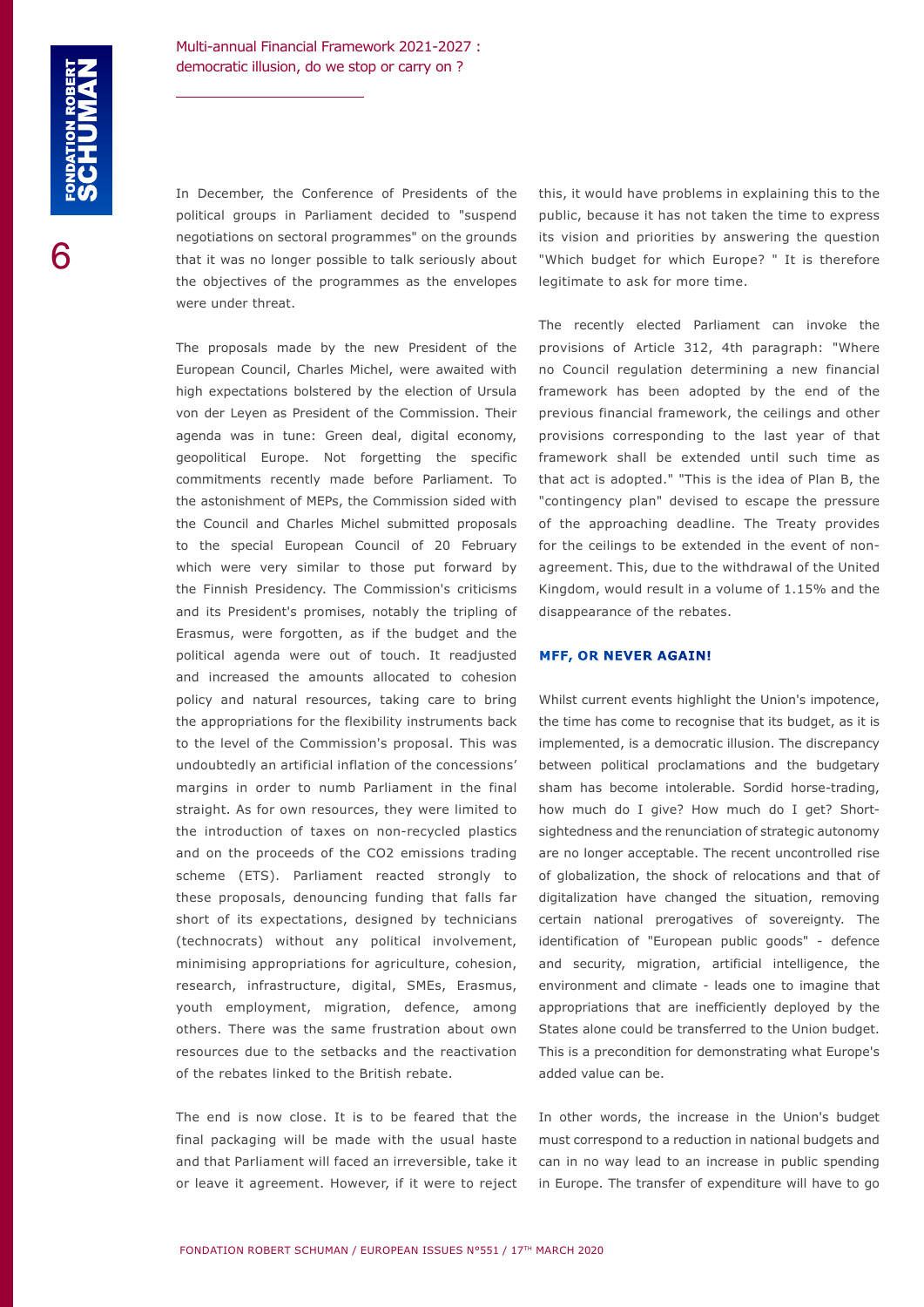# Multi-annual Financial Framework 2021-2027 : democratic illusion, do we stop or carry on ?

7

hand in hand with the transfer of the proceeds from taxes and duties, such as VAT. This multiannual financial framework should mark the end of a mistrustful and childish procedure, the subject of futile parliamentary battles. Let us acknowledge that the Union's budget is sincere in that it demonstrates that the Member States are not prepared to act together. On an optimistic note, the margins for progress are enormous. As for the Multiannual Financial Framework, please, let's not go down that road again!

#### **Jean Arthuis**

Former MEP, Chairman of the Budget Committee (2014- 2019), former French Finances Minister (1995-1997), Former Minister for Social Affairs and Employment, then for Competition (1986-1988), former Member of the French Senate (1983-1986, 1988-1995, 1997-2014)

*Written on March 10*

# You can read all of our publications on our site : **www.robert-schuman.eu**

Publishing Director : Pascale JOANNIN

THE FONDATION ROBERT SCHUMAN, created in 1991 and acknowledged by State decree in 1992, is the main French research centre on Europe. It develops research on the European Union and its policies and promotes the content of these in France , Europe and abroad. It encourages, enriches and stimulates European debate thanks to its research, publications and the organisation of conferences. The Foundation is presided over by Mr. Jean-Dominique Giuliani.